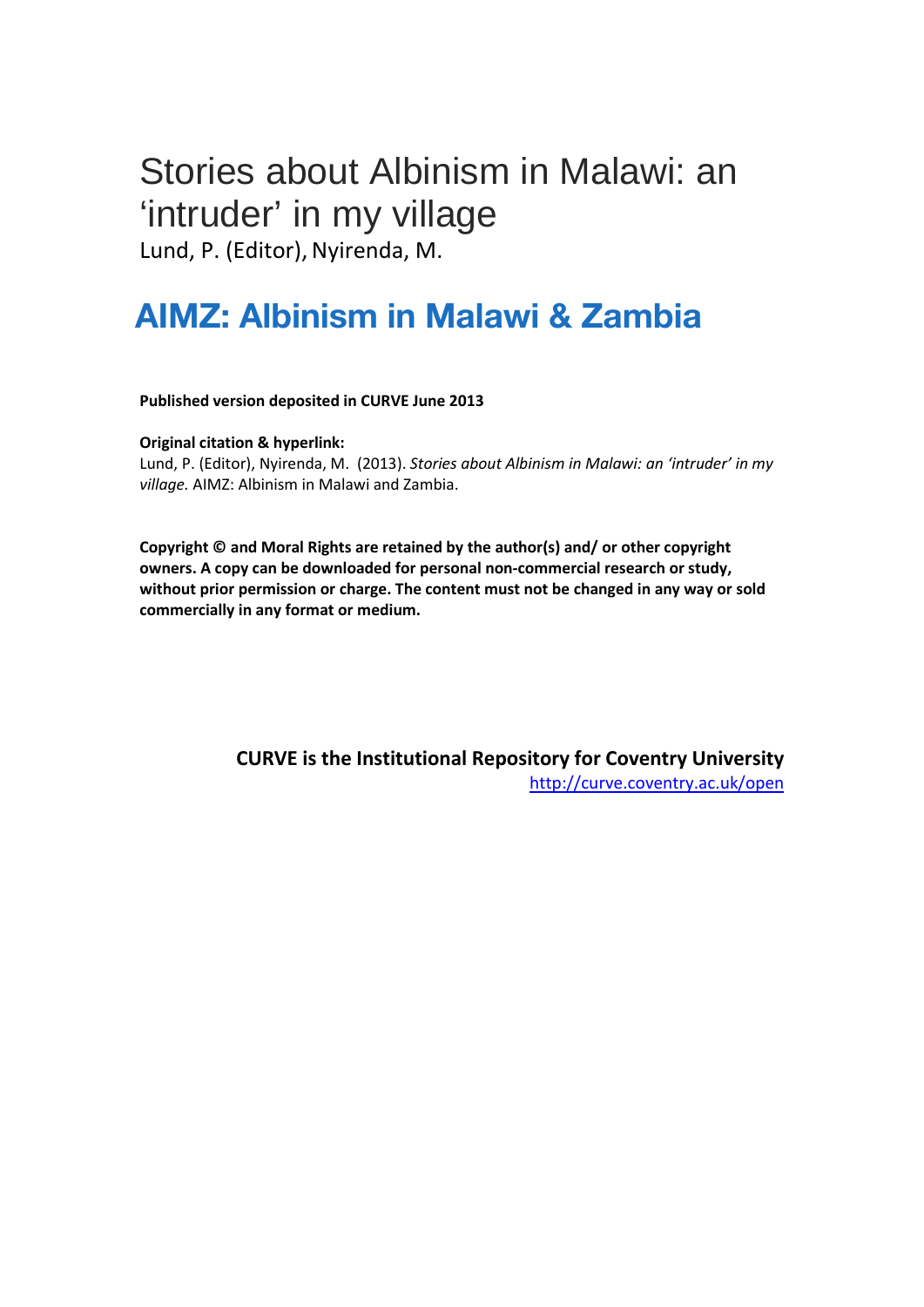### **AN "INTRUDER" IN MY VILLAGE**

#### *Michael Sydney Nyirenda, journalist, tells the story of how he first heard about albinism as a young boy in his village in Malawi, relating the myths and beliefs about albinism in his community. Then he met Ian Desmond Simbota, a young man with albinism. They became firm friends and colleagues.*

It was a beautiful Saturday morning around 9 o"clock. I was coming back from the maize garden with my hoe resting on my shoulder. I was hungry and tired and I needed at least a one hour rest at home, before taking a three hour long journey on foot to Hoho Community Day Secondary School for an inter-secondary school football match later that afternoon.



**A maize field in rural Malawi, with Lake Malawi in the distance**

As usual, it was almost inevitable to prevent meeting the people, especially women in the village because the way to the maize garden passed through the people"s huts (compound).

But that morning it was different. I did not meet any woman or any man as was the case but a nine year old boy Vitumbiko Kumwenda.

He was the first person to meet with that morning and it seemed he had something terrible to tell. He ran after me while calling my name: "Syd" instead of "Sydney" which is my full middle name.

I reluctantly turned to him and judging by his facial expression, I could tell that Vitumbiko had a strange story to tell.

He quickly broke the news to me: "Alongosi a Tereza wawerako kuchipatala na mwana mutuwa nge mzungu."

(My sister Tereza is back from the hospital with a white baby like a European.)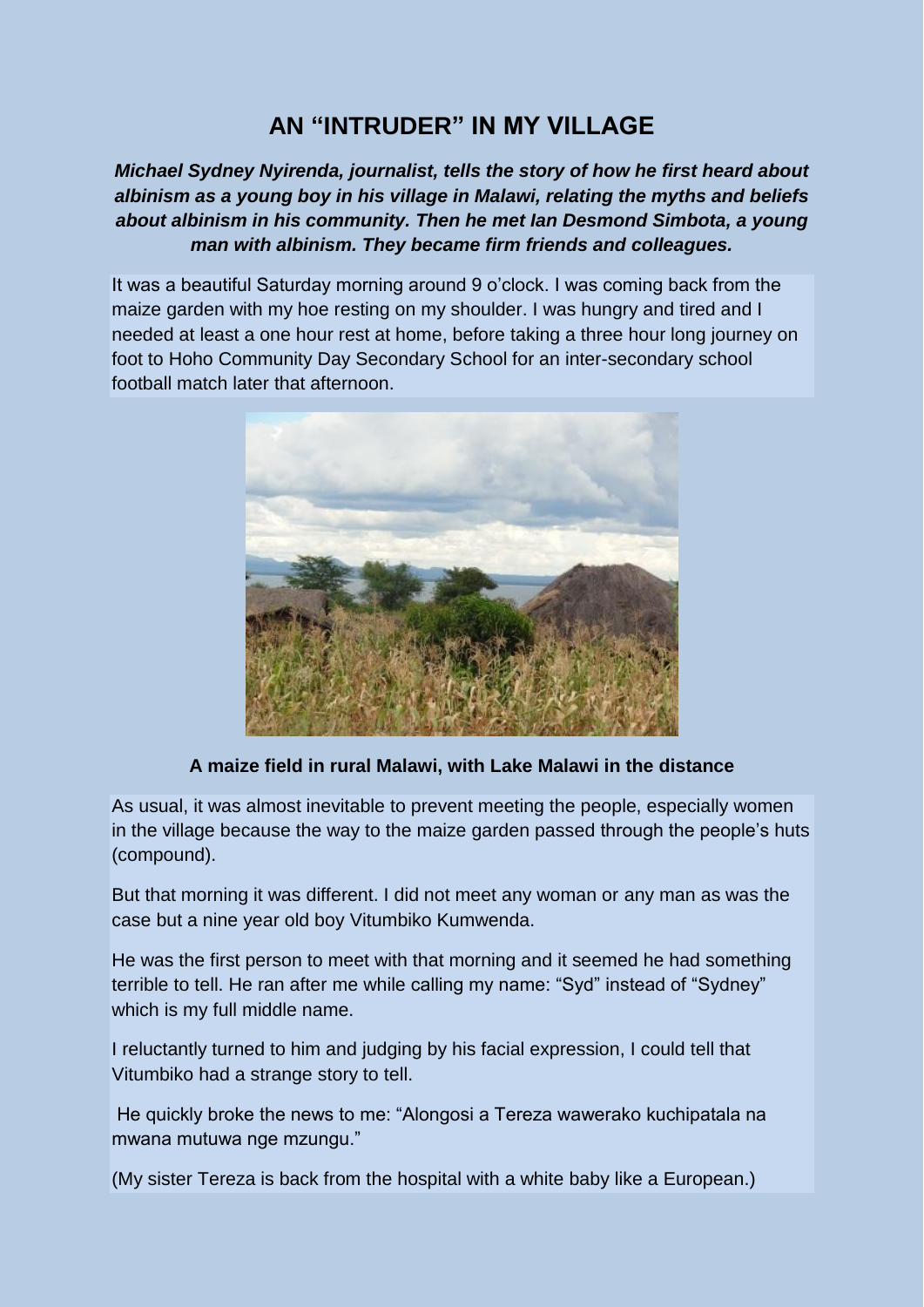

A baby with albinism born to a black mother

I was deeply shocked and frightened.

"A white baby? Are you sure?" I asked him.

"Yes," he answered me with confidence and then lowered his voice, "But please don"t tell anybody about this." he warned me and quickly disappeared in the kitchen.

He left me almost dead for a moment with my head more full of questions than answers.

"White baby? How come? Tereza is black, so is Mumba her husband; so how come that they have a white baby?"I asked myself all these questions because it was my first time since I was born to hear a black couple having a "white baby".

"This is abomination" I thought.

And in no time, I recalled what my brother told me that dead people do come back to life by being born again as 'Ghosts' but in the form of 'white babies'. And when they become old he told me they do not die but disappear. He also told me that if you see a "baby ghost" with your naked eyes, you will disappear together with it when it becomes old.

When I remembered this, fear gripped me and I quickly left the place without looking back for fear of my eyes bumping into a white baby.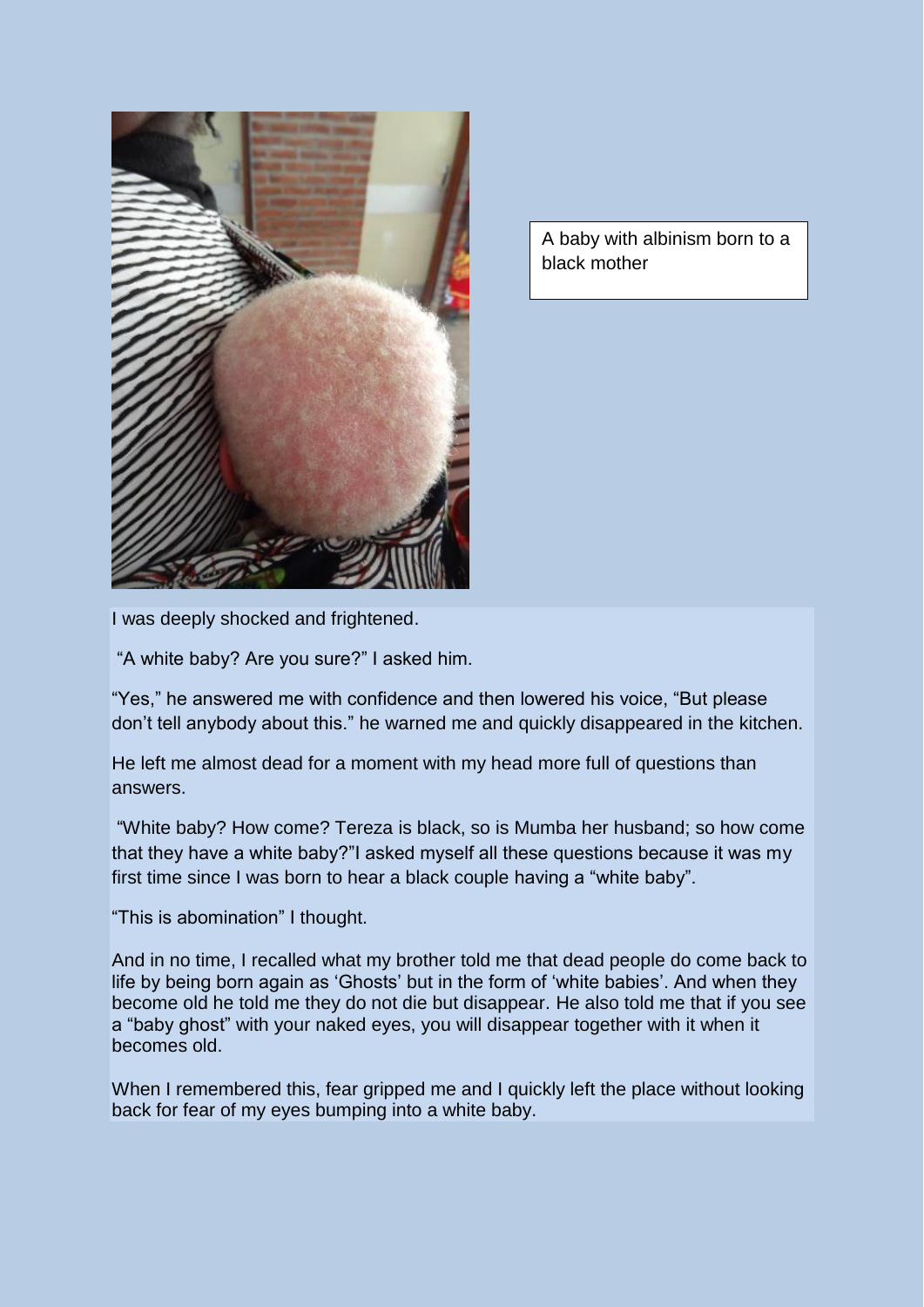Eventually I resolved to do two things:

- 1. Not to pass through that compound again when going to the garden for fear of seeing the baby
- 2. To find out more about the white baby from anyone in the village especially the parents.

However, days accumulated into weeks and weeks into months without meeting anyone interested in giving me more information about the "white" baby.

Many people including my own parents could ignore my questions and quickly switch to another subject or else stop me directly from talking about the baby.

And gradually I began losing interest in knowing more about the white baby.

After about three months I started using the same way to the maize garden because the couple could always keep the baby indoors so it was almost impossible for anyone to see her.

Unexpectedly I saw the baby in the arms of her mother when I was passing by the compound one day.

Fear engulfed me. I will disappear one day when the baby becomes old, I thought.

But I did not tell anyone that I had seen the baby; not even my parents.

I could just fearfully think about it again and again until the family left the village secretly for the husband's village.

Later we heard that the family was forced by the village elders to leave the village apparently because they (elders) were suspicious of the "white baby", believing that something superstitious might have happened to the family.

They connected the birth of the baby to the strange tradition the couple followed when marrying, because they followed matrilineal system instead of patrilineal system which is commonly practiced by people from the Northern Region of Malawi.

People suspected that both parents were bewitched.

# **MEETING IAN DESMOND SIMBOTA**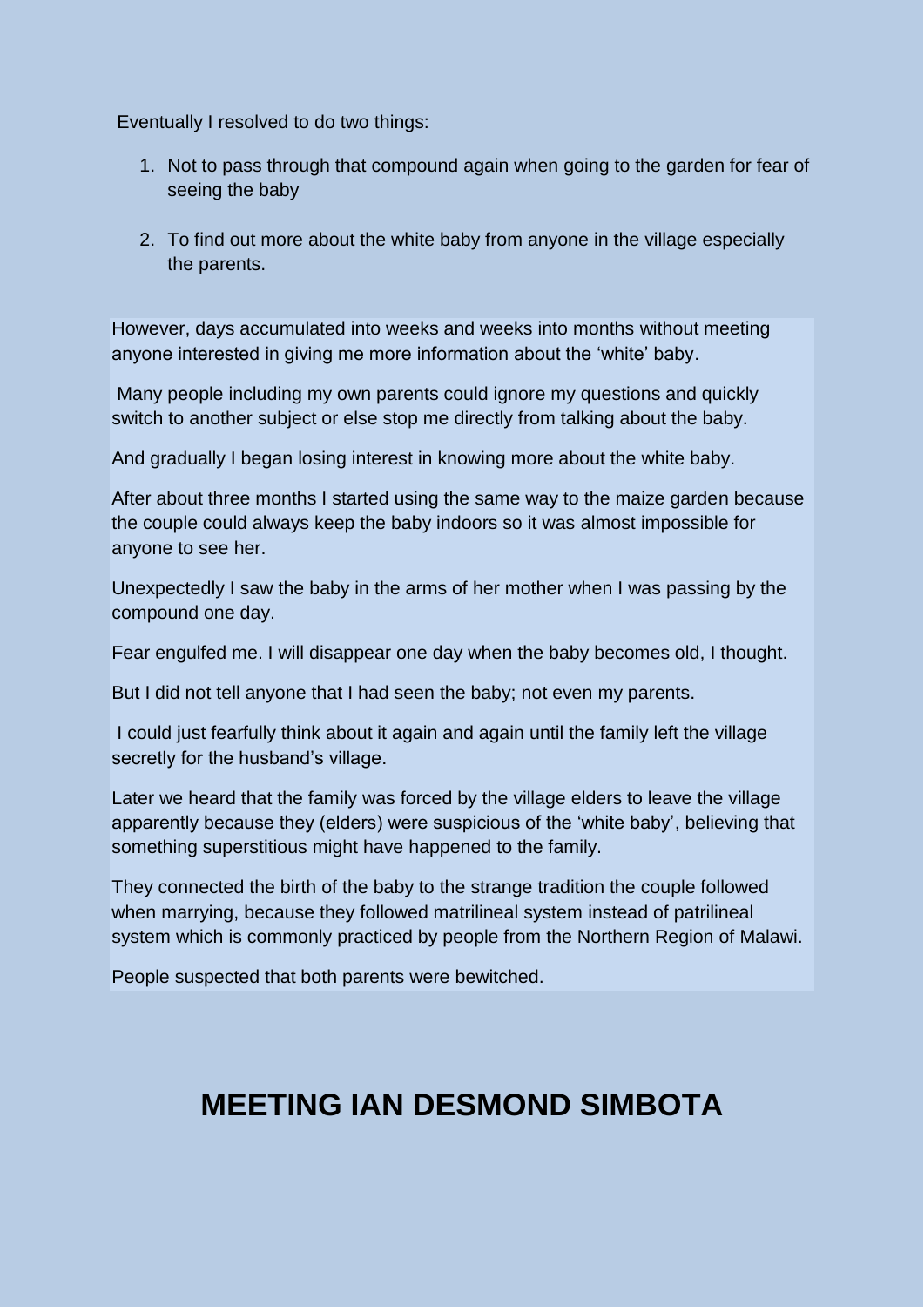

Fast forward to 2009, I met Ian Desmond Simbota (left, sitting next to me). I never saw a person living with albinism until I met Ian at Malawi Broadcasting Corporation (MBC). I could understand albinism at this time; and therefore becoming friends was not a problem. We had and we will still have something in common. We do produce and present programmes together e.g. youth link. We write scripts for stories in action which is a radio play air on Radio 2 FM. etc.

However, five years with Ian has opened my eyes wide to see the underground challenges people living with albinism are facing in Malawi. I have come to realize that:

- $\triangleright$  People living with albinism are still strangers in a society full of people with black skin. Therefore stigma and discrimination is common even at work/school. Sometimes name calling e.g. Namphweri
- $\triangleright$  Media has not done enough to change the mindset of people especially in rural areas, who have different beliefs about people living with albinism, and that is why I developed an interest as a journalist to specialise myself in reporting stories about albinism
- $\triangleright$  Government has not taken any notable step/ initiative specifically to help people living with albinism other than a disability as a whole e.g. providing sunscreen lotion, long sleeved clothes, hats, creating a good learning environment for learner living with albinism